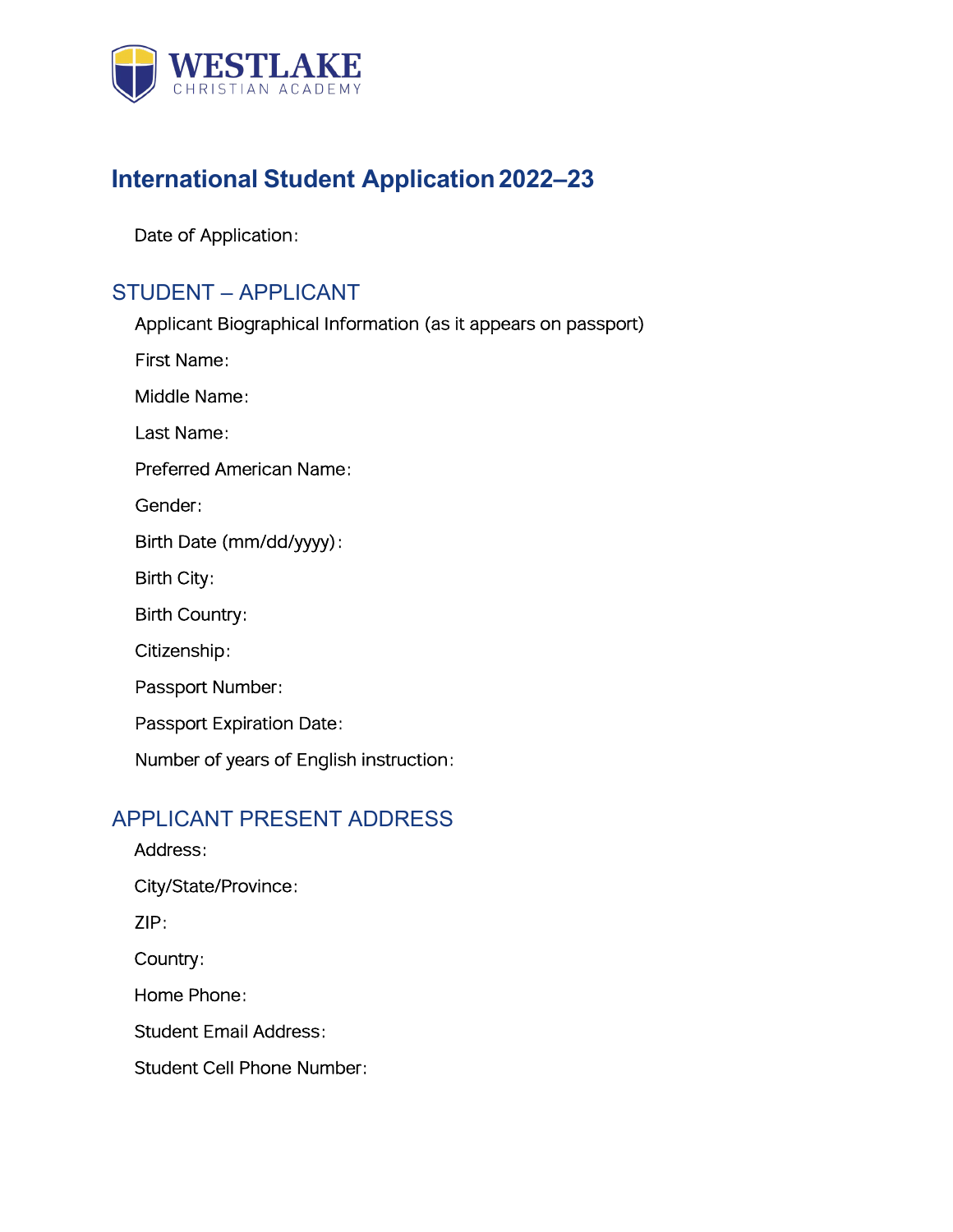

Grade level completed in home country:

What grade level are you applying for in the U.S.?:

When do you plan on beginning school in the U.S.?:

#### Please indicate your plan:



Request opportunity to graduate and receive official high school diploma

No graduation or diploma requested

#### AGENT INFORMATION

Do you have an agent that has referred you to WCA or is assisting in the application process?

Agent Name:

Agent Email:

Relationship to you:

## APPLICANT CURRENT SCHOOL

School Name:

Current Grade:

School Address:

City/State/Province:

Country:

Dates of attendance: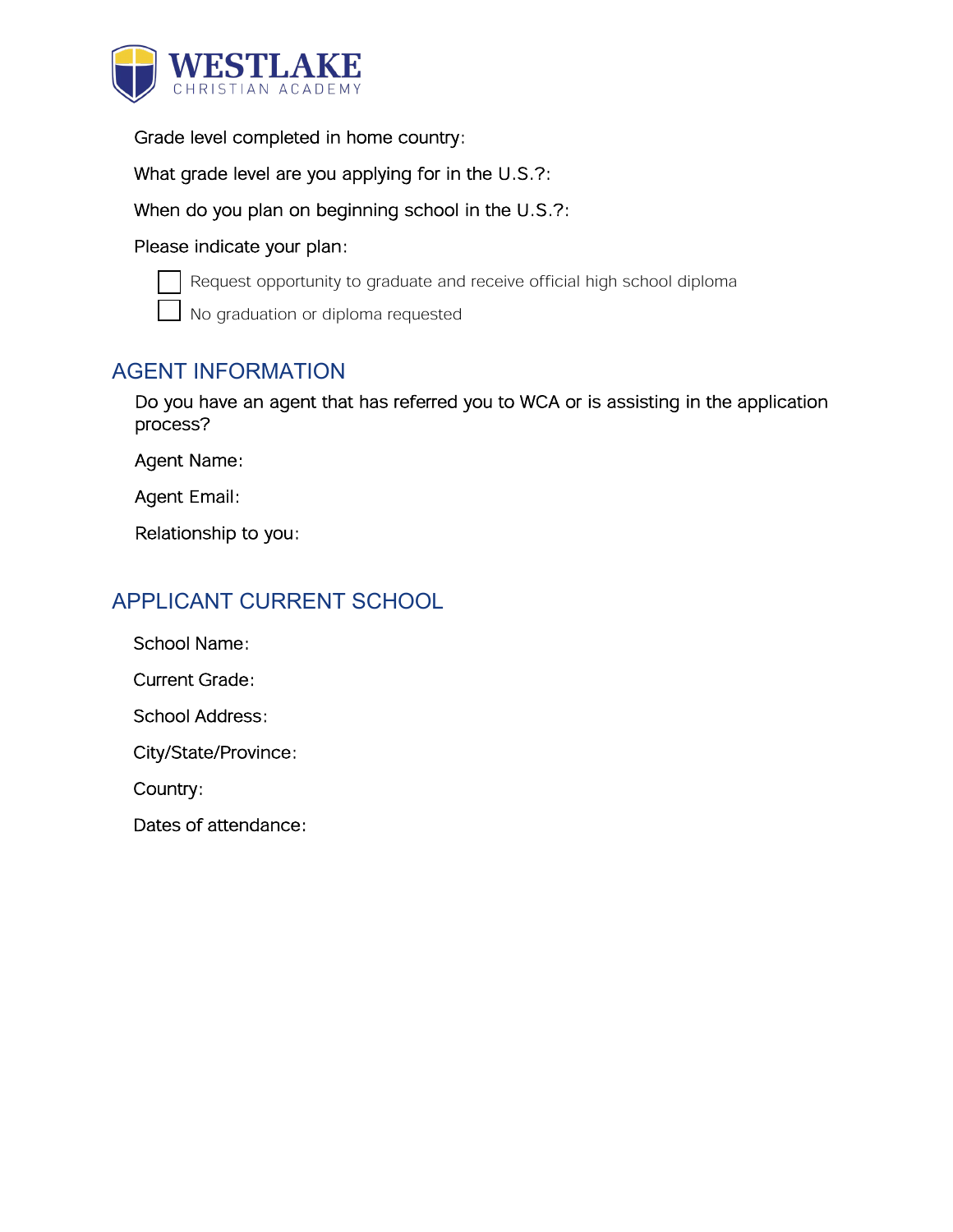

# PARENT/GUARDIAN 1 (FATHER)

| Parents Are (married, divorced, separated) Type out: |
|------------------------------------------------------|
| Title:                                               |
| First Name:                                          |
| Last Name:                                           |
| Cell Phone:                                          |
| Fmail:                                               |
| Is address same as applicant (yes/no):               |
|                                                      |

#### Address if Parent/Guardian 1 does not live with applicant:

### Parent/Guardian 1 Business Information

Employer Name:

Position/Title: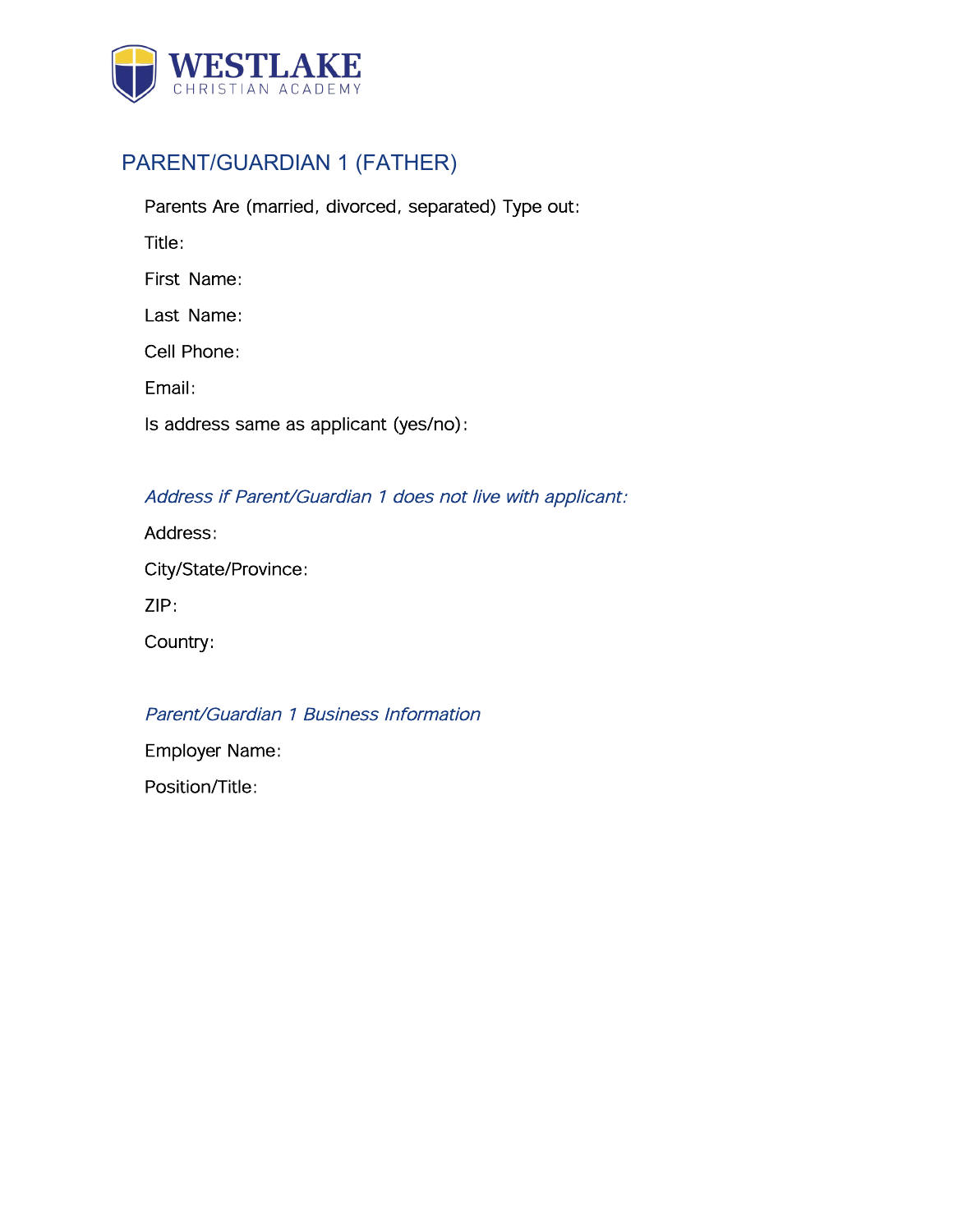

## PARENT/GUARDIAN 2 (MOTHER)

Parents Are (married, divorced, separated) Type out: Title: First Name: Last Name: Cell Phone: Email: Is address same as applicant (yes/no):

#### Address if Parent/Guardian 2 does not live with applicant:

| Address:             |  |
|----------------------|--|
| City/State/Province: |  |
| ZIP:                 |  |
| Country:             |  |

#### Parent/Guardian 2 Business Information

Employer Name:

Position/Title: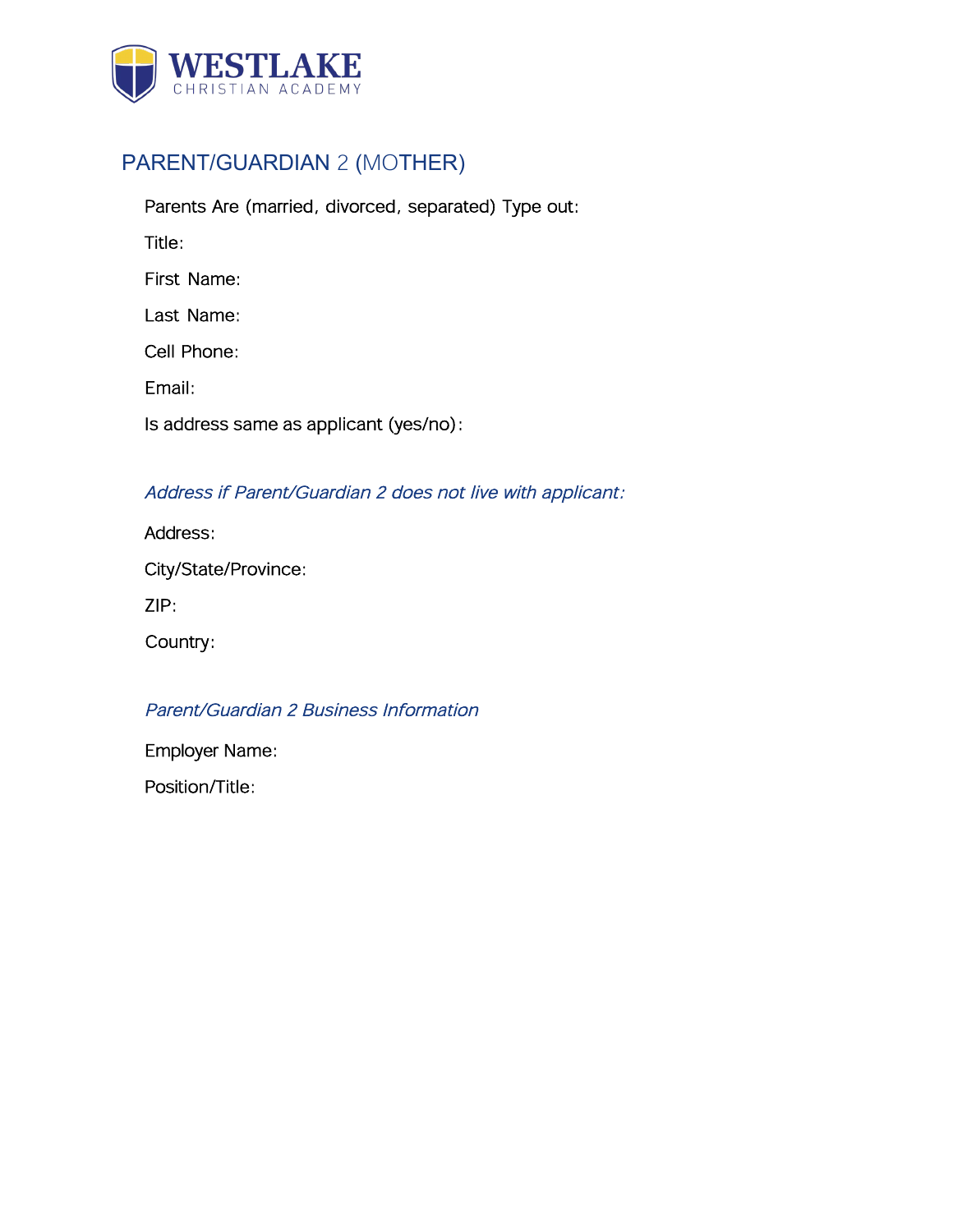

### STUDENT RESPONSE - TO BE COMPLETED BY STUDENT

In your own words, introduce yourself to WCA and your host family by answering the following questions in 2-3 sentences. Please create a new document with your answers and attach with your application.

1. Introduce yourself and your family. Tell us about your home.

2. What do you enjoy doing in your free time? What are your hobbies? What activities would you like to try in the US?

3. Describe an important experience in your life. Tell us how it impacted or changed you. What did you learn from it?

- 4. What are your goals for your education and career?
- 5. How do you feel about learning about Christianity?

6. What experience have you had with different people and different cultures? Where have you traveled outside of your home country?

7. Why are you interested in studying at Westlake Christian Academy?

8. Would you be willing to live with a host family that has pets that live in the home?

9. List the household tasks for which you are responsible at home. Would you be willing to contribute to the life of your host family by taking part in household tasks?

10. What is your biggest concern about attending school in the United States?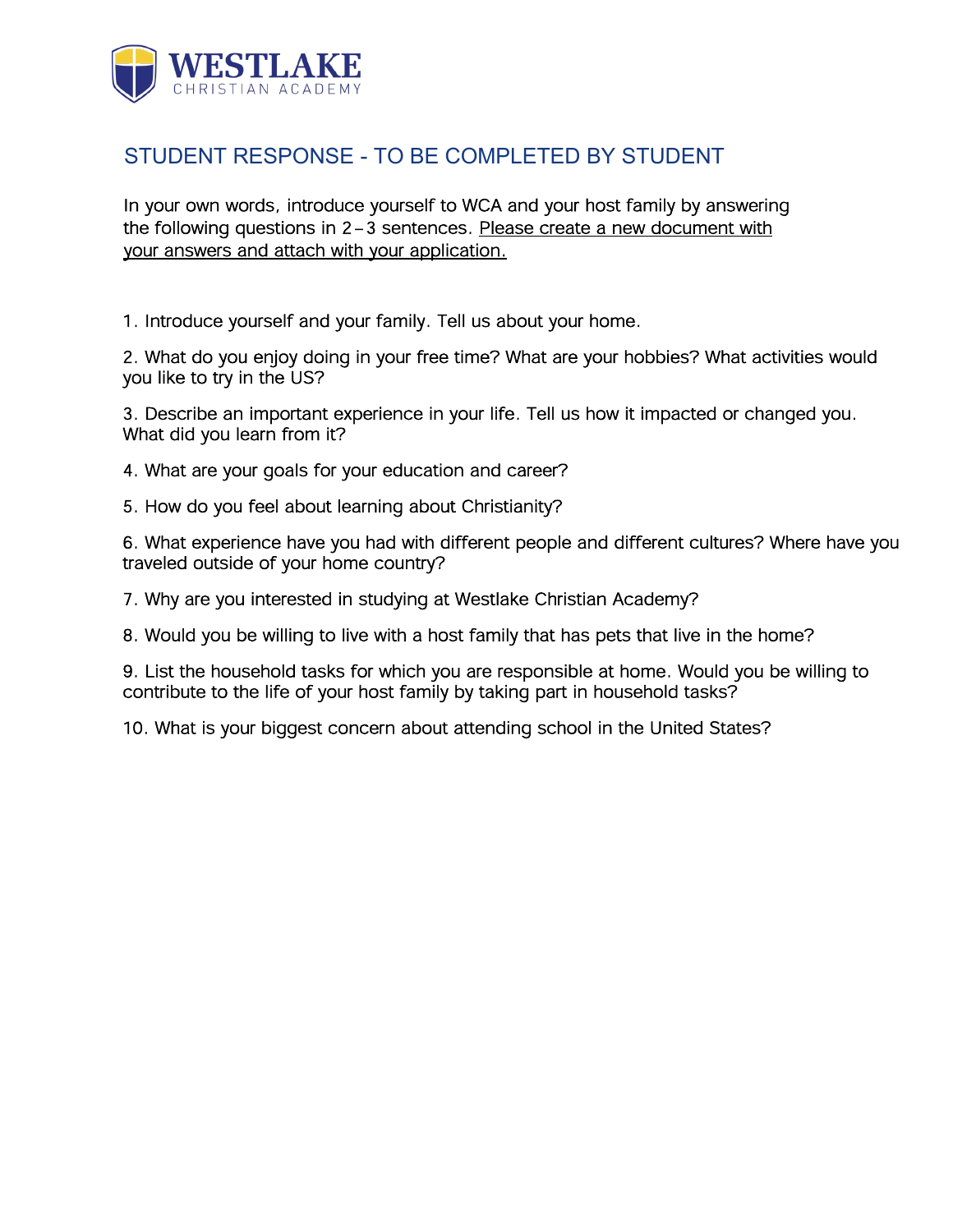

## PARENT RESPONSE

This section, the Parent Response, should be completed by the parent or guardian. Please create a new document with answers and attach with the application.

- 1. What goals do you have for your son or daughter during the high school years?
- 2. How do you plan to support your child's growth during the high school years?
- 3. Describe your relationship with your child.
- 4. Is your family involved in church? If you are not involved with a church, would you be comfortable with your son or daughter attending church with their host family?
- 5. Explain why you want your child to be an international boarding student.
- 6. Has your son or daughter had any disciplinary difficulty? Explain.
- 7. Has your son or daughter ever been arrested or detained by law officers? If yes, explain.
- 8. Has your son or daughter been in special classrooms or received accommodations in previous schools? If yes, please explain.
- 9. Has your son or daughter had any history of physical or emotional conditions, or learning disability that required professional attention or which might require special attention? If yes, please explain.
- 10. Do you anticipate any problems obtaining a visa or permission to leave your country?
- 11. Are you able to meet the full financial responsibility of attending WCA?
- 12. Do you agree to make accommodations for your student to return home for Christmas Vacation and Summer break?
- 13. As a condition of acceptance, WCA requires families to provide a copy of the applicant's immunization records translated into English. Do you agree to provide a copy of these immunization records if accepted to WCA?.
- 14. Do you have any reservations about the expectations of WCA or areas with whichyou disagree? Please explain.
- 15. Do you agree to positively support school expectations and policies and ensure that your child does also?
- 16. Do you agree to delegate your parental responsibilities to a WCA approved host family during the school year?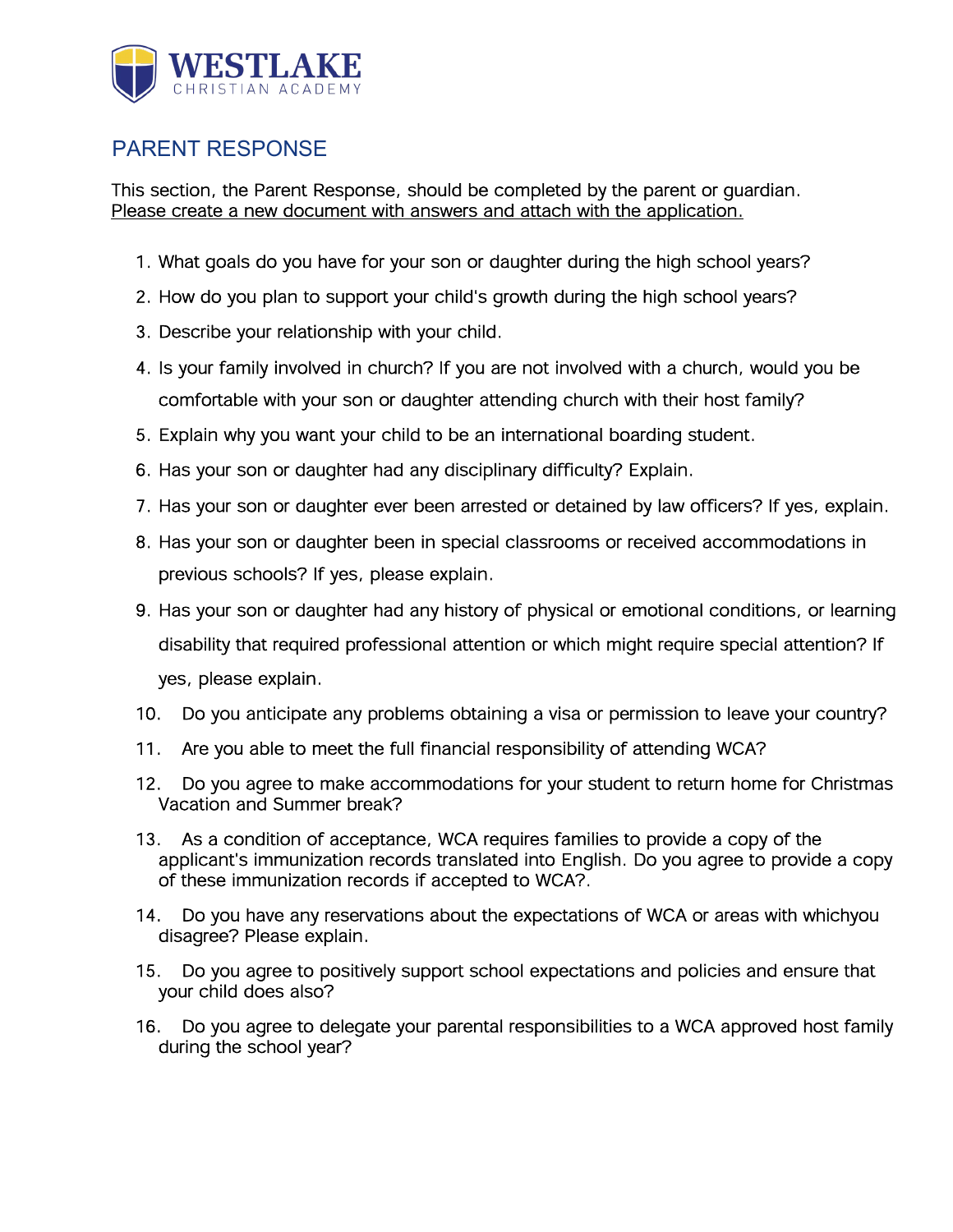

## ADMISSION POLICY SUMMARY AND STATEMENT OF FAITH

WCA admits students of any race, national origin, and gender and does not discriminate on these bases in any manner in its educational policies, financial aid, athletics, and other school-administered programs. We attempt to admit students who fit WCA's philosophies and programs and who we believe will be able to succeed in our unique college preparatory program. (If you understand the following questions, please type "YES" after the words, "We understand.")

We understand WCA is a Protestant, Christian organization.

We understand

We understand WCA believes in the Bible and follows the teachings of Jesus.

We understand

We understand that the standards and expectations for my child at WCA will be drawn from principles from the Bible (honestly, respect, hard work, sexual purity, avoidance of unhealthy habits, etc.).

We understand

We understand WCA will educate our child about Christianity both at the school and within host homes.

**We understand** 

We understand WCA believes each individual has the freedom to choose what they believe. We are comfortable with our child in this type of culture.

We understand

WCA's full statement of faith can be viewed at westlakechristian.org